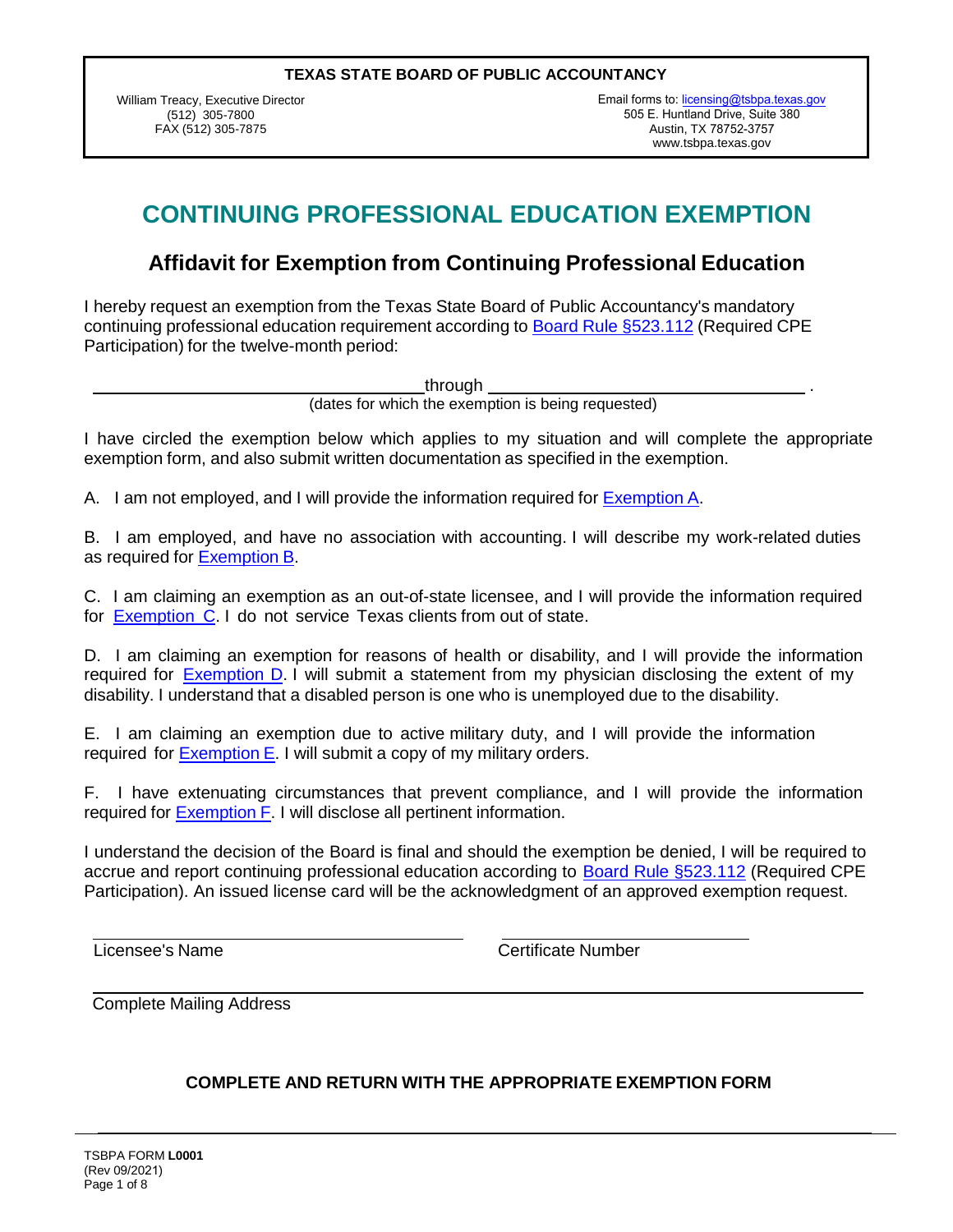William Treacy, Executive Director (512) 305-7800 FAX (512) 305-7875

Email forms to: licensing@tsbpa.texas.gov 505 E. Huntland Drive, Suite 380 Austin, TX 78752-3757 [www.tsbpa.texas.go](https://www.tsbpa.texas.gov/)v

## **CONTINUING PROFESSIONAL EDUCATION EXEMPTION**

### **Affidavit for Exemption A**

My name is . I am of sound mind, capable is . I am of sound mind, capable of making this affidavit, and personally acquainted with the facts stated herein.

I hold Texas State Board of Public Accountancy certificate number which was issued on \_\_\_\_\_\_\_\_\_\_\_\_\_\_\_\_\_\_\_\_\_\_\_\_\_\_\_\_\_\_, which certifies me as a certified public accountant in the State of Texas.

Pursuant to Board Rule §523.113(1)(A) (Exemptions from CPE), I am not employed and as such, I believe that I am eligible to be exempted by the Board from the continuing professional education requirements of the Board.

I recognize that should I receive the exemption, but subsequently change my status**,** I must accrue the minimum number of required credits of continuing professional education for the period of my exempt status. The CPE credits shall be accrued from the technical area as described in Board Rule §523.102 (CPE Purpose and Definitions) and Board Rule §523.130 (Ethics Course Requirements).

I understand that the decision of the Board is final and should the exemption be denied, I will be required to accrue and report *Continuing Professional Education* according to Board Rule §523.113(1)(A) (Exemptions from CPE).

I certify that the information provided for the *Affidavit for Exemption from Continuing Professional Education* is true and correct to my knowledge.

Affiant's Signature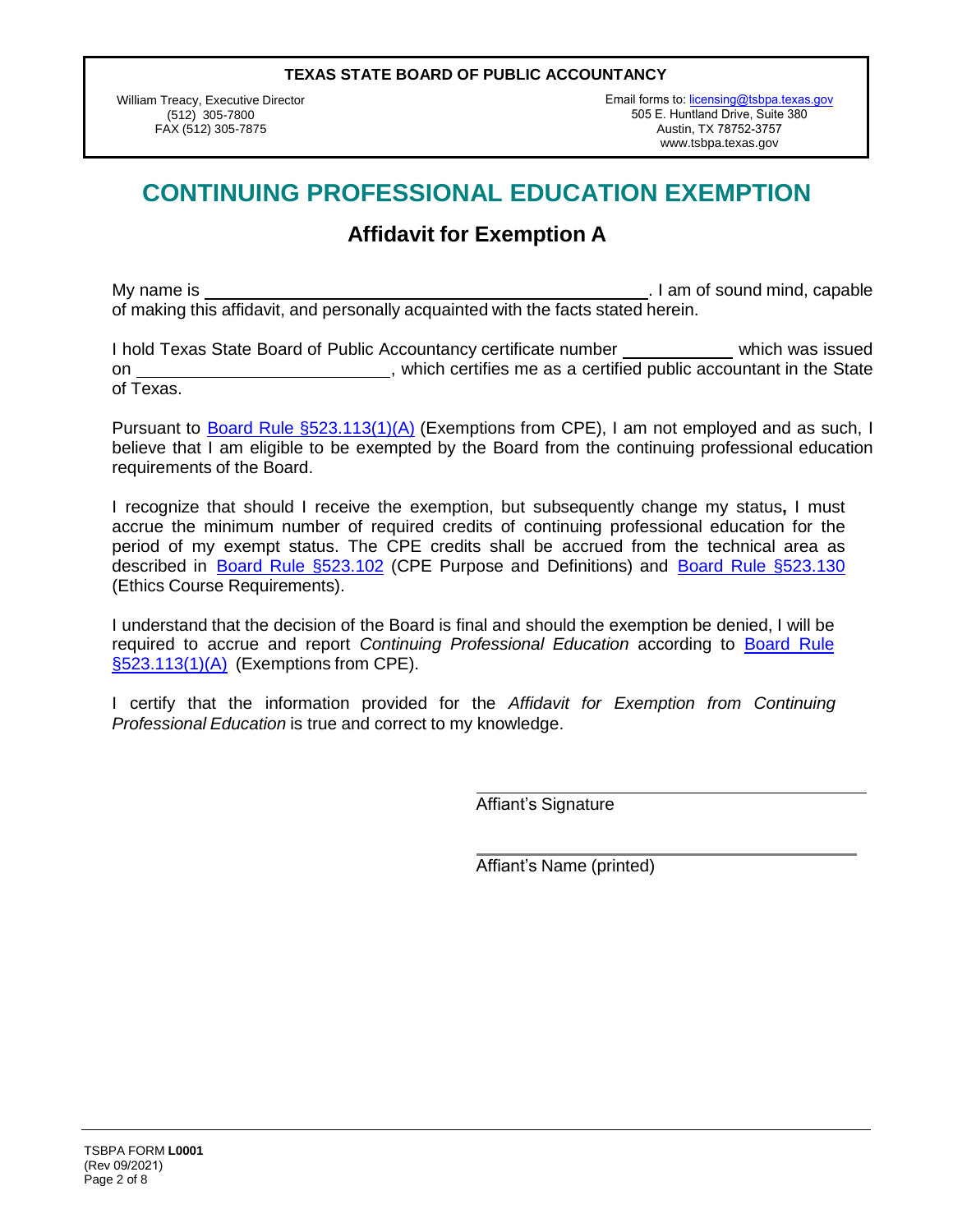William Treacy, Executive Director (512) 305-7800 FAX (512) 305-7875

Email forms to: licensing@tsbpa.texas.gov 505 E. Huntland Drive, Suite 380 Austin, TX 78752-3757 [www.tsbpa.texas.go](https://www.tsbpa.texas.gov/)v

.

## **CONTINUING PROFESSIONAL EDUCATION EXEMPTION**

## **Affidavit for Exemption B (part 1 of 2)**

My name is . I am of sound mind, capable of making this affidavit, and personally acquainted with the facts stated herein.

I hold Texas State Board of Public Accountancy certificate number which was issued on on the State controller which certifies me as a certified public accountant in the State of Texas.

Pursuant to Board Rule §523.113(1)(B) (Exemptions from CPE), I have no association with accounting and as such, I believe that I am eligible to be exempted by the Board from the continuing professional education requirements of the Board. The term "no association with accounting" includes the following:

I do not work, provide oversight of accounting, or supervise work performed in the areas of financial accounting and reporting; tax compliance, planning or advice; management advisory services; accounting information systems; treasury, finance, or audit.

I do not represent to the public, including an employer, that I am a CPA or public accountant in connection with the sale of any services or products involving professional accounting services as defined in the Rules of Professional Conduct, §501.52(22), including such designation on a business card, letterhead, proxy statement, promotional brochure, advertisement, or office

I will not offer testimony in a court of law purporting to have expertise in accounting and reporting, auditing, tax, or management advisory services.

I will not provide instruction in accounting courses.

My job title is .

My duties are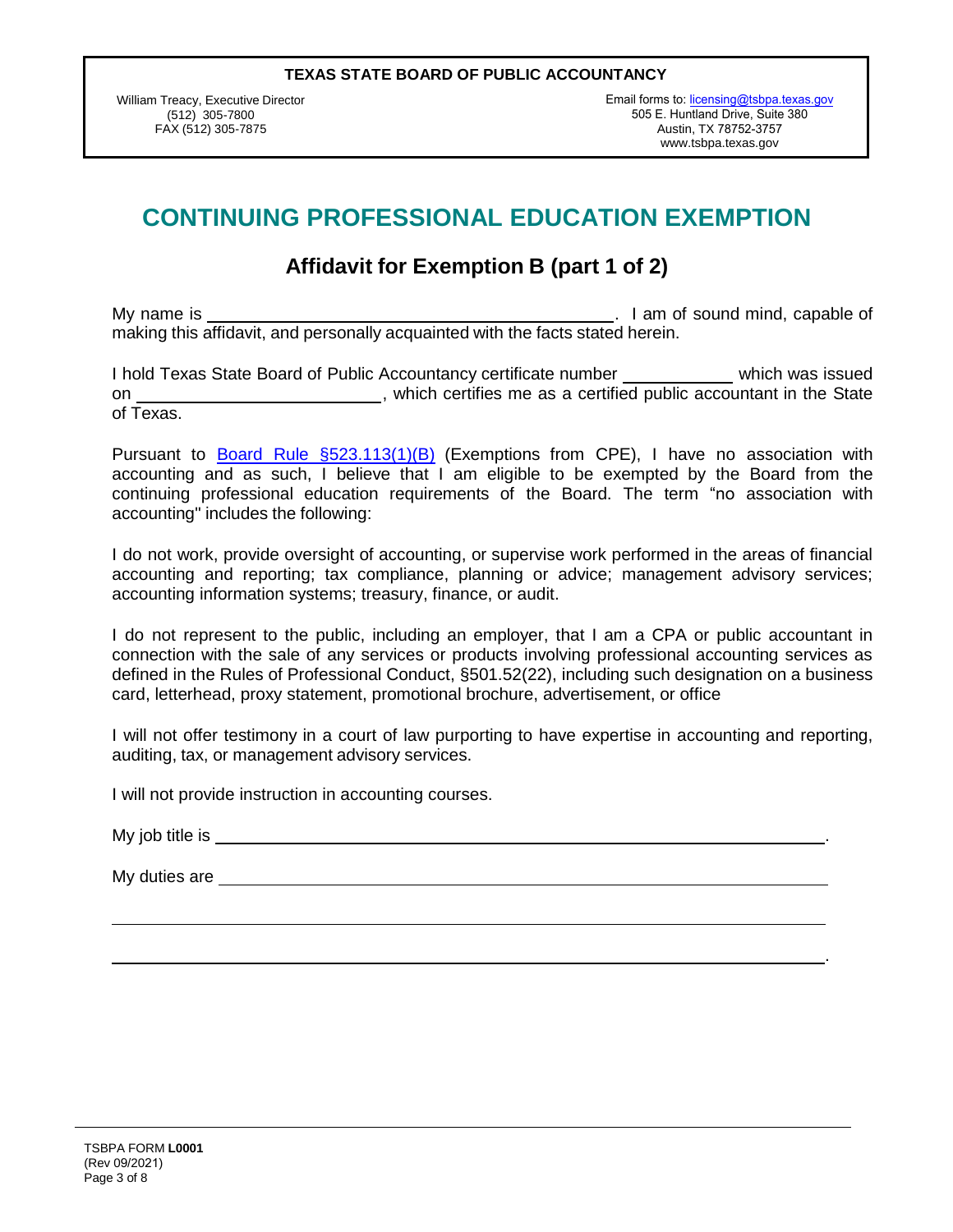William Treacy, Executive Director (512) 305-7800 FAX (512) 305-7875

Email forms to: licensing@tsbpa.texas.gov 505 E. Huntland Drive, Suite 380 Austin, TX 78752-3757 [www.tsbpa.texas.gov](https://www.tsbpa.texas.gov/)

# **CONTINUING PROFESSIONAL EDUCATION EXEMPTION**

## **Affidavit for Exemption B (part 2 of 2)**

I **do/do not** (circle one) have a supervisor. I understand that in the event that I do have a supervisor, my supervisor must verify my description of my job duties by signing below.

Supervisor's Signature

Supervisor's Name (printed)

Supervisor's Phone

Supervisor's Email

I recognize that should I receive the exemption, but subsequently change my status**,** I must accrue the minimum number of required credits of continuing professional education for the period of my exempt status. The CPE credits shall be accrued from the technical area as described in **Board Rule §523.102** (CPE Purpose and Definitions) and **Board Rule §523.130** (Ethics Course Requirements).

I understand that the decision of the Board is final and should the exemption be denied, I will be required to accrue and report *Continuing Professional Education* according to Board Rule §523.113(1)(B) (Exemptions from CPE).

I certify that the information provided for the *Affidavit for Exemption from Continuing Professional Education* is true and correct to my knowledge.

Affiant's Signature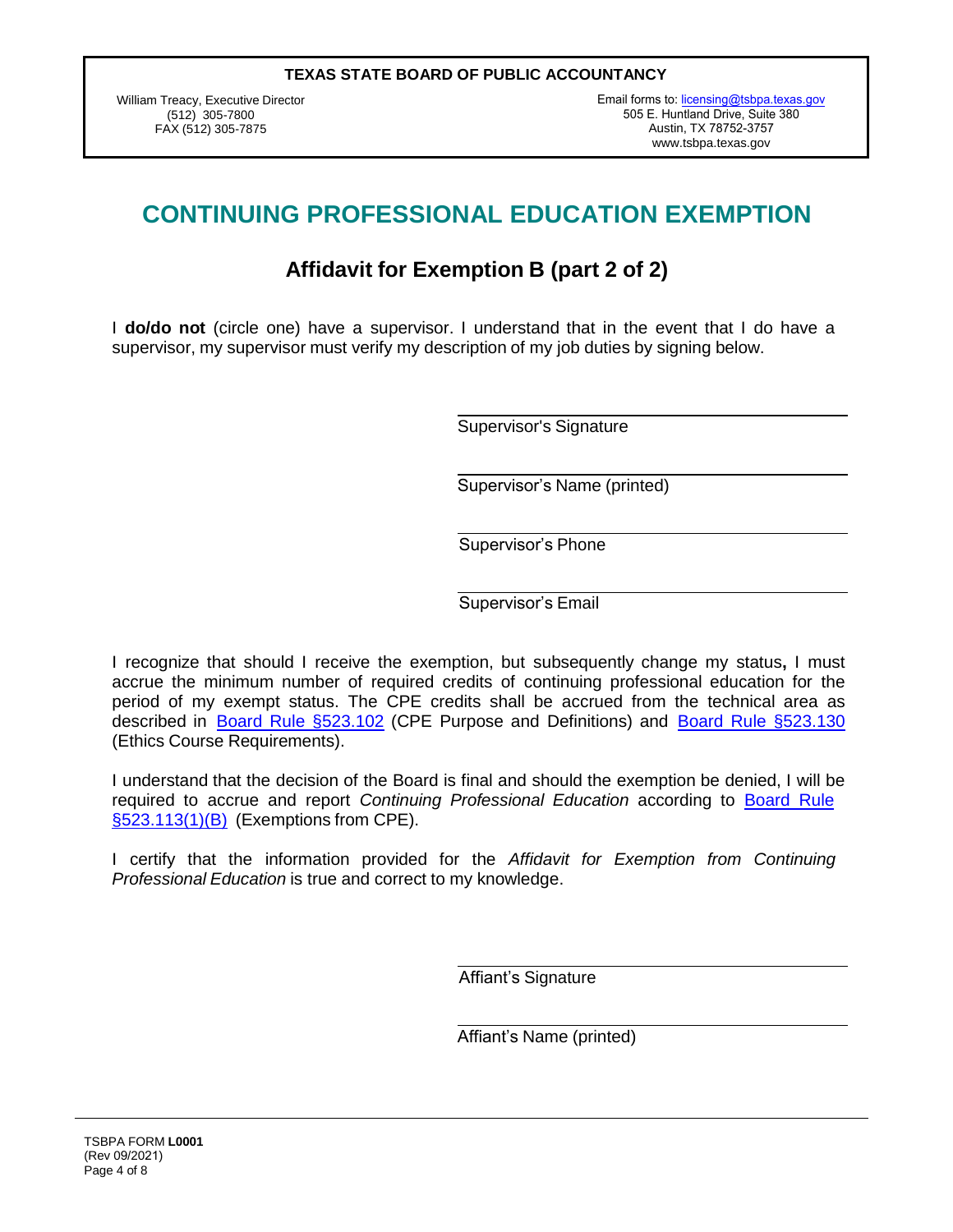William Treacy, Executive Director (512) 305-7800 FAX (512) 305-7875

Email forms to: licensing@tsbpa.texas.gov 505 E. Huntland Drive, Suite 380 Austin, TX 78752-3757 [www.tsbpa.texas.go](https://www.tsbpa.texas.gov/)v

# **CONTINUING PROFESSIONAL EDUCATION EXEMPTION**

### **Affidavit for Exemption C**

My name is . I am of sound mind, capable is . I am of sound mind, capable of making this affidavit, and personally acquainted with the facts stated herein.

I hold Texas State Board of Public Accountancy certificate number which was issued on  $\blacksquare$ , which certifies me as a certified public accountant in the State of Texas.

Pursuant to Board Rule §523.113(1)(C) (Exemptions from CPE), I am not a resident of the State of Texas, and as such, I believe that I am eligible to be exempted by the Board from the continuing professional education requirements of the Board.

I am a resident of and I do not serve Texas clients.

I recognize that should I receive the exemption, but subsequently change my status**,** I must accrue the minimum number of required credits of continuing professional education for the period of my exempt status. The CPE credits shall be accrued from the technical area as described in Board Rule §523.102 (CPE Purpose and Definitions) and Board Rule §523.130 (Ethics Course Requirements).

I understand that the decision of the Board is final and should the exemption be denied, I will be required to accrue and report *Continuing Professional Education* according to Board Rule §523.113(1)(C) (Exemptions from CPE).

I certify that the information provided for the *Affidavit for Exemption from Continuing Professional Education* is true and correct to my knowledge.

Affiant's Signature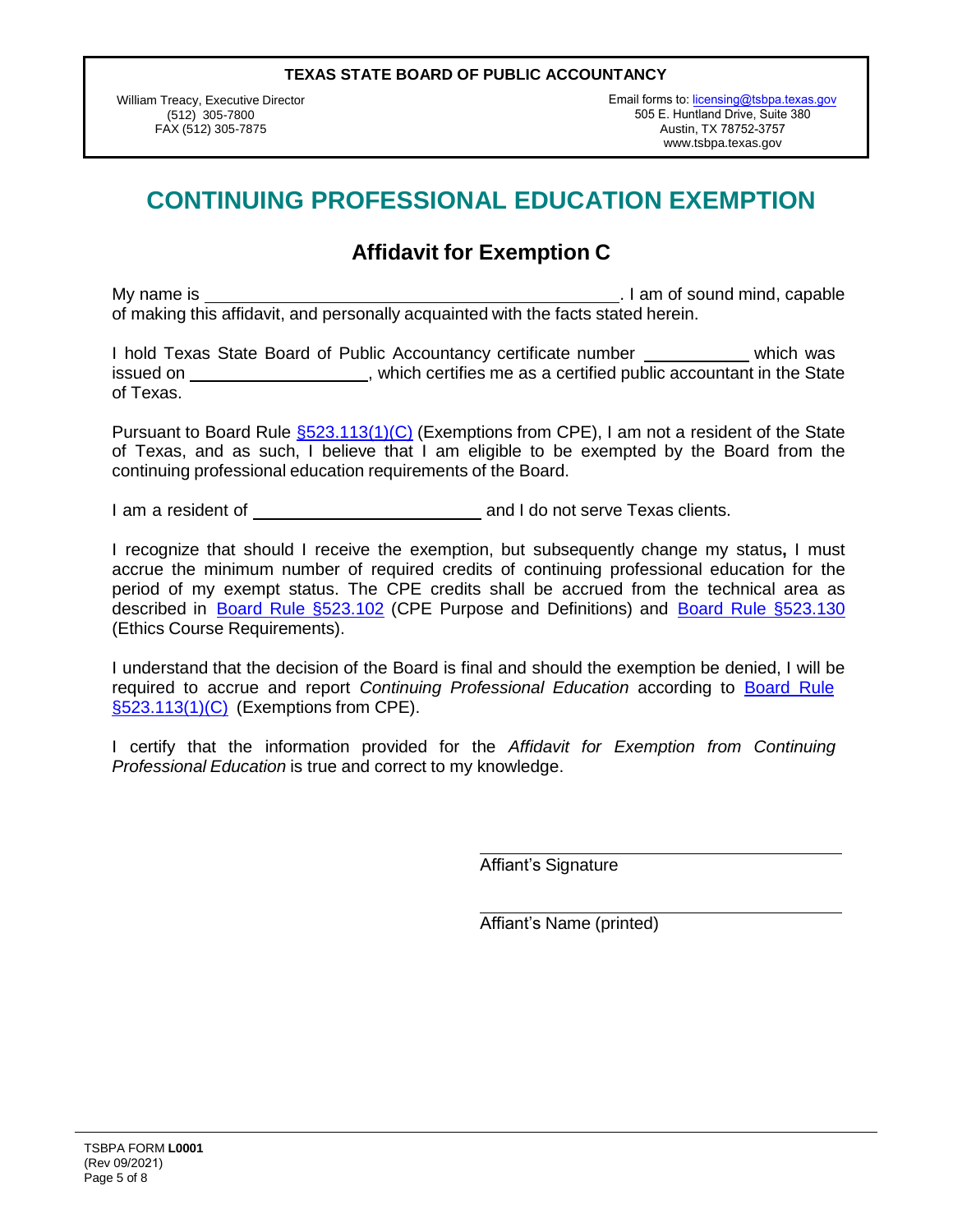William Treacy, Executive Director (512) 305-7800 FAX (512) 305-7875

Email forms to: licensing@tsbpa.texas.gov 505 E. Huntland Drive, Suit[e 380](https://www.tsbpa.texas.gov/) Austin, TX 78752-3757 [www.tsbpa.texas.gov](https://www.tsbpa.texas.gov/)

## **CONTINUING PROFESSIONAL EDUCATION EXEMPTION**

### **Affidavit for Exemption D**

My name is . I am of sound mind, capable of making this affidavit, and personally acquainted with the facts stated herein.

I hold Texas State Board of Public Accountancy certificate number which was issued on \_\_\_\_\_\_\_\_\_\_\_\_\_\_\_\_\_\_\_\_\_\_\_\_\_\_\_, and which certifies me as a certified public accountant in the State of Texas.

Pursuant to **Board Rule §523.113(1)(D)** (Exemptions from CPE), I am not able to comply with the continuing professional education requirements for the health reasons described below, and as such, I believe that I am eligible to be exempted by the Board from the continuing professional education requirements of the Board. I am attaching a statement from my physician disclosing the extent of my disability.

My disability began on or about \_\_\_\_\_\_\_\_\_\_\_\_\_\_\_\_\_\_\_\_ and is likely to continue in the foreseeable future.

My physical limitation(s) is/are:

Physician's Signature **Physician's Name (printed)** 

Physician's Address (printed)

Physician's Phone Physician's Email

I recognize that should I receive the exemption, but subsequently change my status**,** I must accrue the minimum number of required credits of continuing professional education for the period of my exempt status. The CPE credits shall be accrued from the technical area as described in Board Rule §523.102 (CPE Purpose and Definitions) and Board Rule §523.130 (Ethics Course Requirements).

I understand that the decision of the Board is final and should the exemption be denied, I will be required to accrue and report *Continuing Professional Education* according to Board Rule §523.113(1)(D) (Exemptions from CPE).

I certify that the information provided for the *Affidavit for Exemption from Continuing Professional Education* is true and correct to my knowledge.

Affiant's Signature Affiant's Name (printed)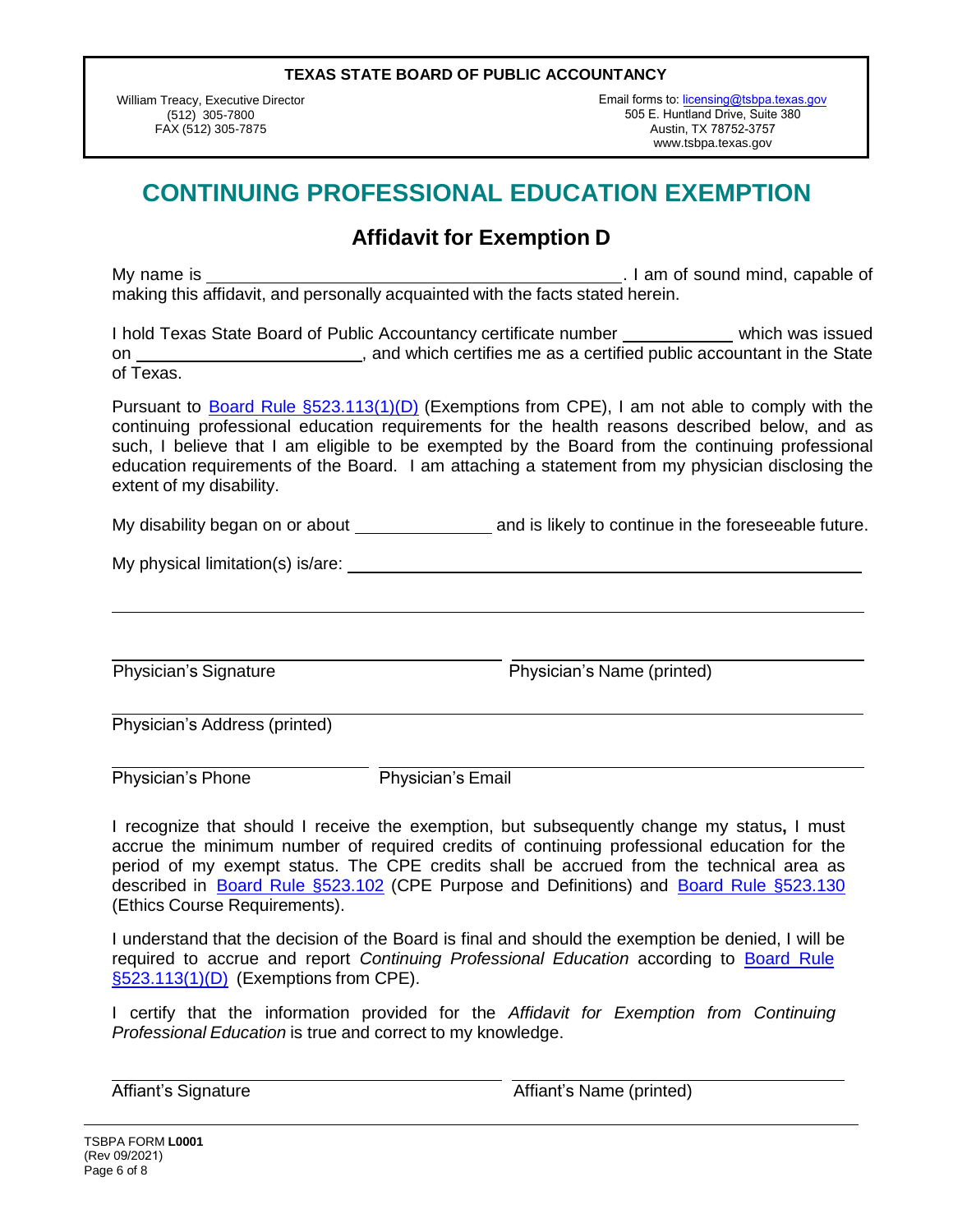William Treacy, Executive Director (512) 305-7800 FAX (512) 305-7875

Email forms to: licensing@tsbpa.texas.gov 505 E. Huntland Drive, Suit[e 380](https://www.tsbpa.texas.gov/) Austin, TX 78752-3757 [www.tsbpa.texas.gov](https://www.tsbpa.texas.gov/) 

# **CONTINUING PROFESSIONAL EDUCATION EXEMPTION**

## **Affidavit for Exemption E**

My name is . I am of sound mind, capable of making this affidavit, and personally acquainted with the facts stated herein.

I hold Texas State Board of Public Accountancy certificate number which was issued on \_\_\_\_\_\_\_\_\_\_\_\_\_\_\_\_\_\_\_\_\_\_\_\_\_\_\_\_\_, which certifies me as a certified public accountant in the State of Texas.

Pursuant to Board Rule §523.113(1)(E) (Exemptions from CPE), I am on extended active military duty. I understand that I must not practice public accountancy during the year for which the exemption is granted and as such, I believe that I am eligible to be exempted by the Board from the continuing professional education requirements of the Board. I am attaching a copy of orders to active military duty to this affidavit.

I recognize that should I receive the exemption, but subsequently change my status**,** I must accrue the minimum number of required credits of continuing professional education for the period of my exempt status. The CPE credits shall be accrued from the technical area as described in Board Rule §523.102 (CPE Purpose and Definitions) and Board Rule §523.130 (Ethics Course Requirements).

I understand that the decision of the Board is final and should the exemption be denied, I will be required to accrue and report *Continuing Professional Education* according to Board Rule §523.113(1)(E) (Exemptions from CPE).

I certify that the information provided for the *Affidavit for Exemption from Continuing Professional Education* is true and correct to my knowledge.

Affiant's Signature